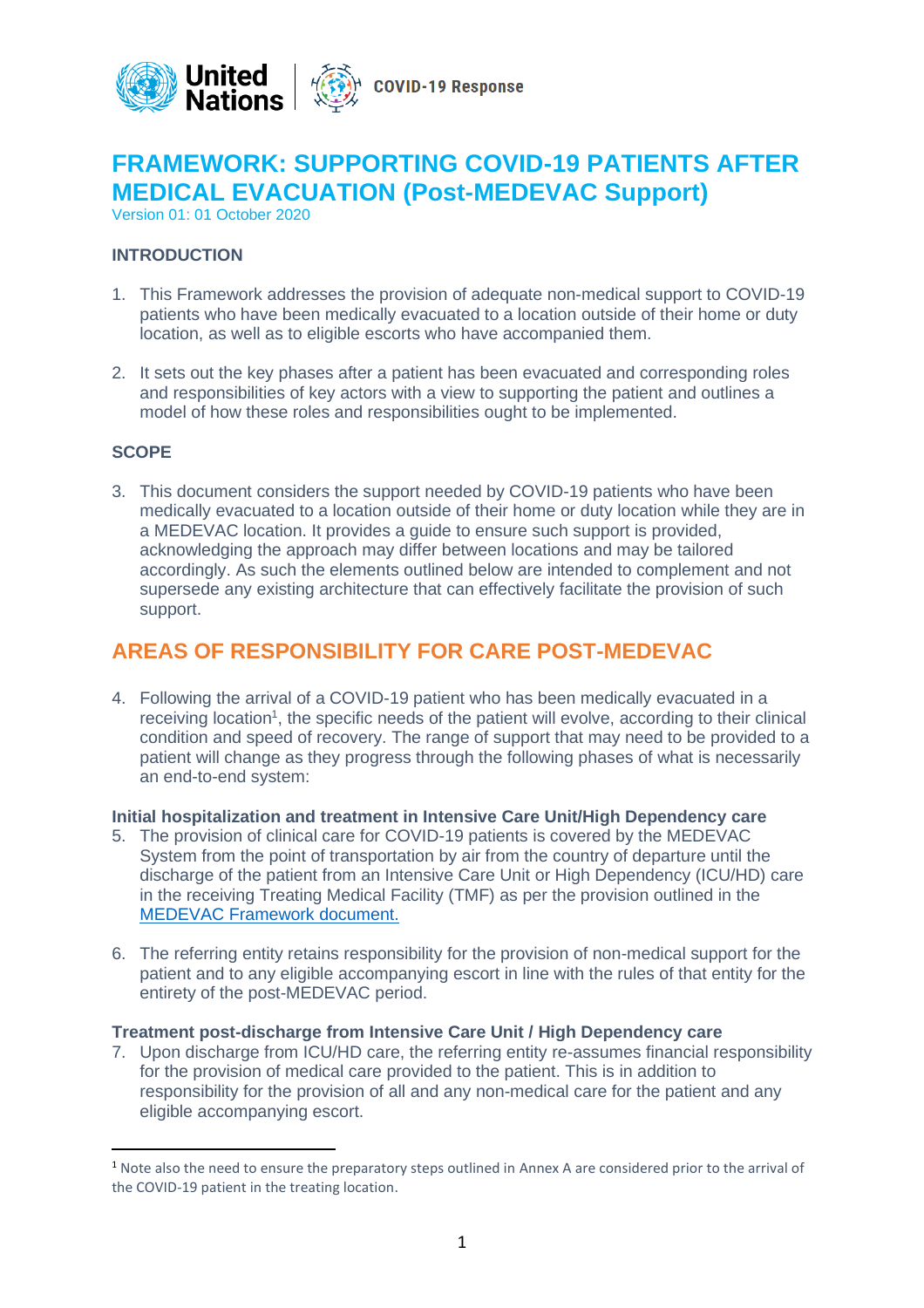

# **Release and Recuperation**

8. The referring entity retains full responsibility for supporting the patient during the required recuperation period following discharge from the Treating Medical Facility, and for supporting any eligible accompanying escort.

### **Repatriation**

9. The referring entity retains responsibility for all aspects of the repatriation of COVID-19 patients, and any eligible accompanying escort in line with its organizational rules. In the unfortunate eventuality of the need to repatriate the remains of a COVID-19 patient, the referring entity is responsible for all aspects of this. The guidance/template document for the in-country Standard Operating Procedures on [repatriating the remains of COVID-19](https://www.un.org/sites/un2.un.org/files/sop_framework_covid-19_repatriation_of_remains.pdf)  [patients](https://www.un.org/sites/un2.un.org/files/sop_framework_covid-19_repatriation_of_remains.pdf) who have been medically evacuated outlines some of the key considerations associated with the repatriation of remains.

# **COORDINATING POST-MEDEVAC SUPPORT**

- 10. As the advantages of establishing a diverse range of treatment hubs and facilities for use by COVID-19 patients under a unified system are clear, so too is the corollary requirement to ensure non-medical aspects of patient care are coordinated effectively post-MEDEVAC. This is not only to the benefit of patients but to all parties involved in the utilisation, facilitation and implementation of the MEDEVAC System as a whole.
- 11. While it is recognized that from location to location requirements and configurations may vary, the activities described in Annex A and the roles outlined in the dedicated supporting documents have been identified as key components of a fully functioning endto-end system:

# **Patient Focal Point**

- 12. As per the MEDEVAC Framework document, the primary responsibility for the provision of non-medical support to individual patients rests with the referring entity with which they are affiliated. Where the entity has a presence in a treating location, a dedicated entity Patient Focal Point should be nominated to proactively ensure that in all phases, any COVID-19 patient and any eligible escort receive the support they require. An indicative checklist for Patient Focal Points in those locations to which COVID-19 patients are evacuated is provided in the dedicated [Terms of Reference.](https://www.un.org/sites/un2.un.org/files/terms_of_reference_for_patient_focal_points_in_the_post-medevac_support_process.pdf)
- 13. Recognizing that the referring entity may not have a presence in all MEDEVAC locations, a dedicated Patient Focal Point for COVID-19 MEDEVAC patients should be identified at the relevant entity Headquarters and/or regional office by each referring entity within the MEDEVAC System. In such instances, the Office of the Resident Coordinator in the MEDEVAC location may designate an individual to provide additional in-person support to ensure the Patient Focal Point role can be fulfilled in its entirety, in conjunction with the referring entity.

# **Patient Coordination Officer (In-Country and Global)**

14. It is anticipated that in established treatment hub locations and, if necessary, in ad hoc MEDEVAC destinations, Treating Medical Facilities will provide care to patients from a diverse range of entities covered under the COVID-19 MEDEVAC System, not all of which may have a physical presence in that location. To alleviate unnecessary pressure on the Treating Medical Facility and to ensure clear lines of communication, it is proposed that a Patient Coordination Officer be appointed to act as an intermediary between the Treating Medical Facility, the referring entity, and the Medical Coordination Unit in Geneva in which the Global Patient Coordination Officer may be embedded.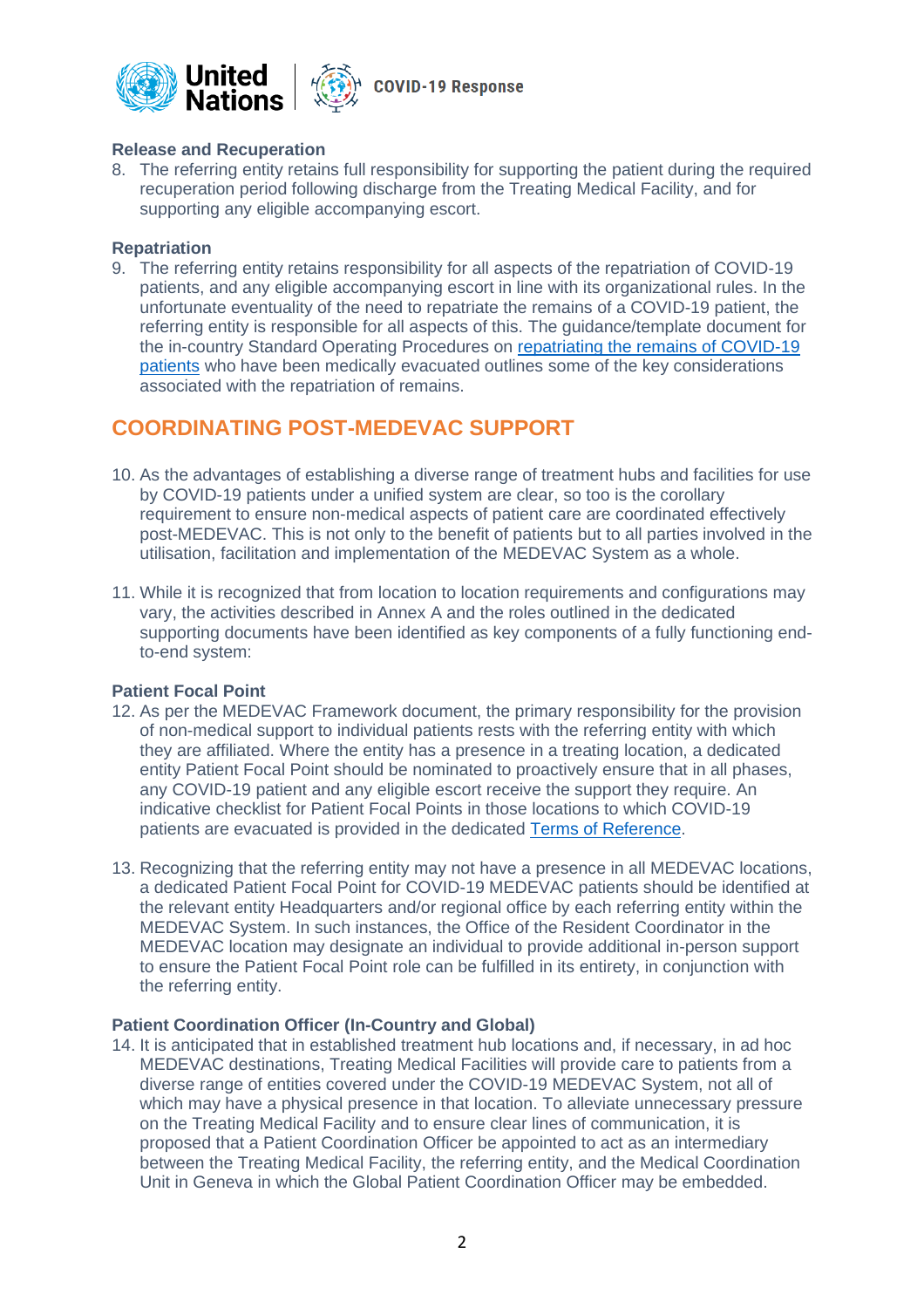

15. The Patient Coordination Officer would have overall responsibility for ensuring patient needs are identified and conveyed, obtaining and sharing regular updates on the status of each patient until they are repatriated, acting as a point of contact for all relevant parties, directing queries from the Treating Medical Facility as appropriate, and the collection of data to support monitoring and reporting mechanisms. Contingent on the local configuration and need, this role may be performed either remotely or in person. An outline of the in-country Patient Coordination Officer role is provided [here](https://www.un.org/sites/un2.un.org/files/terms_of_reference_for_the_in-country_patient_coordination_officer_in_the_post-medevac_support_process.pdf) and an outline of the (remote) Global Patient Coordination Officer is provided [here.](https://www.un.org/sites/un2.un.org/files/terms_of_reference_for_the_global_patient_coordination_officer_in_the_post-medevac_support_process.pdf)

### **Resident Coordinator's Office**

- 16. It is acknowledged that the Resident Coordinator's Office will in some locations likely be required to assume a supplementary or supporting role, depending on the local configuration, local capacity and presence. See the indicative schematic below for indications of where such support may be required.
- 17. The above elements are outlined in the indicative schematics below:

# **Post-MEDEVAC Support: Indicative Model**



### **Overview of Key Responsibilities by Implementation phase**

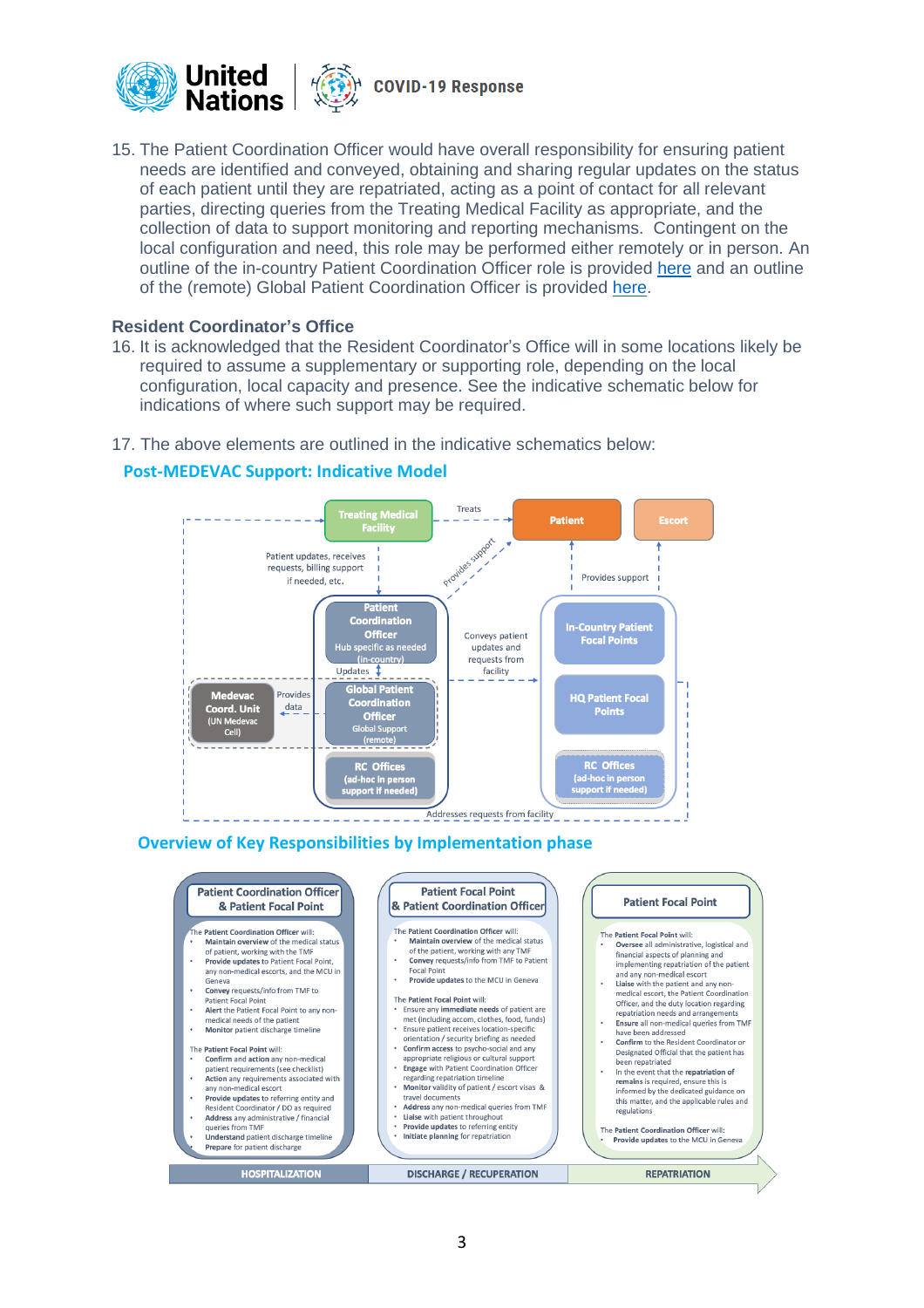

# **LIST of SUPPORTING DOCUMENTS**

18. The following documents inform and support the Post-MEDEVAC Support Framework, many of which are accessible [here.](https://www.un.org/en/coronavirus/covid-19-coordinators) This list will be developed as further material is generated.

- Terms of Reference for [Patient Focal Points](https://www.un.org/sites/un2.un.org/files/terms_of_reference_for_patient_focal_points_in_the_post-medevac_support_process.pdf) in the Post-MEDEVAC Support process
- Terms of Reference for the [Global Patient Coordination Officer](https://www.un.org/sites/un2.un.org/files/terms_of_reference_for_the_global_patient_coordination_officer_in_the_post-medevac_support_process.pdf)
- Terms of Reference for the in-country [Patient Coordination Officer](https://www.un.org/sites/un2.un.org/files/terms_of_reference_for_the_in-country_patient_coordination_officer_in_the_post-medevac_support_process.pdf)
- Repatriation of remains Framework [SOP](https://www.un.org/sites/un2.un.org/files/sop_framework_covid-19_repatriation_of_remains.pdf)

19. Additionally, the [United Nations website on COVID-19](https://www.un.org/en/coronavirus/staff) contains resources, guidelines and supporting material for reference. At the time of issuance, the website contains the following key documents:

- [COVID-19 FAQ](https://www.un.org/en/coronavirus/covid-19-faqs)
- [Guidance on home care and isolation](https://www.un.org/en/coronavirus/home-care-and-isolation)
- [Guidance on Telehealth](https://www.un.org/en/coronavirus/telehealth)
- [Advice for Travelers](https://www.un.org/en/coronavirus/un-managers-who-approve-travel-areas-ongoing-transmission-covid-19)

# **FURTHER GUIDANCE**

20. This version is dated 01 October and may be superseded by newer versions as issued by the Task Force.

21. This document applies only to those patients who have been medically evacuated under the COVID-19 MEDEVAC system and is not intended to supersede or override guidance or instructions concerning any other matter.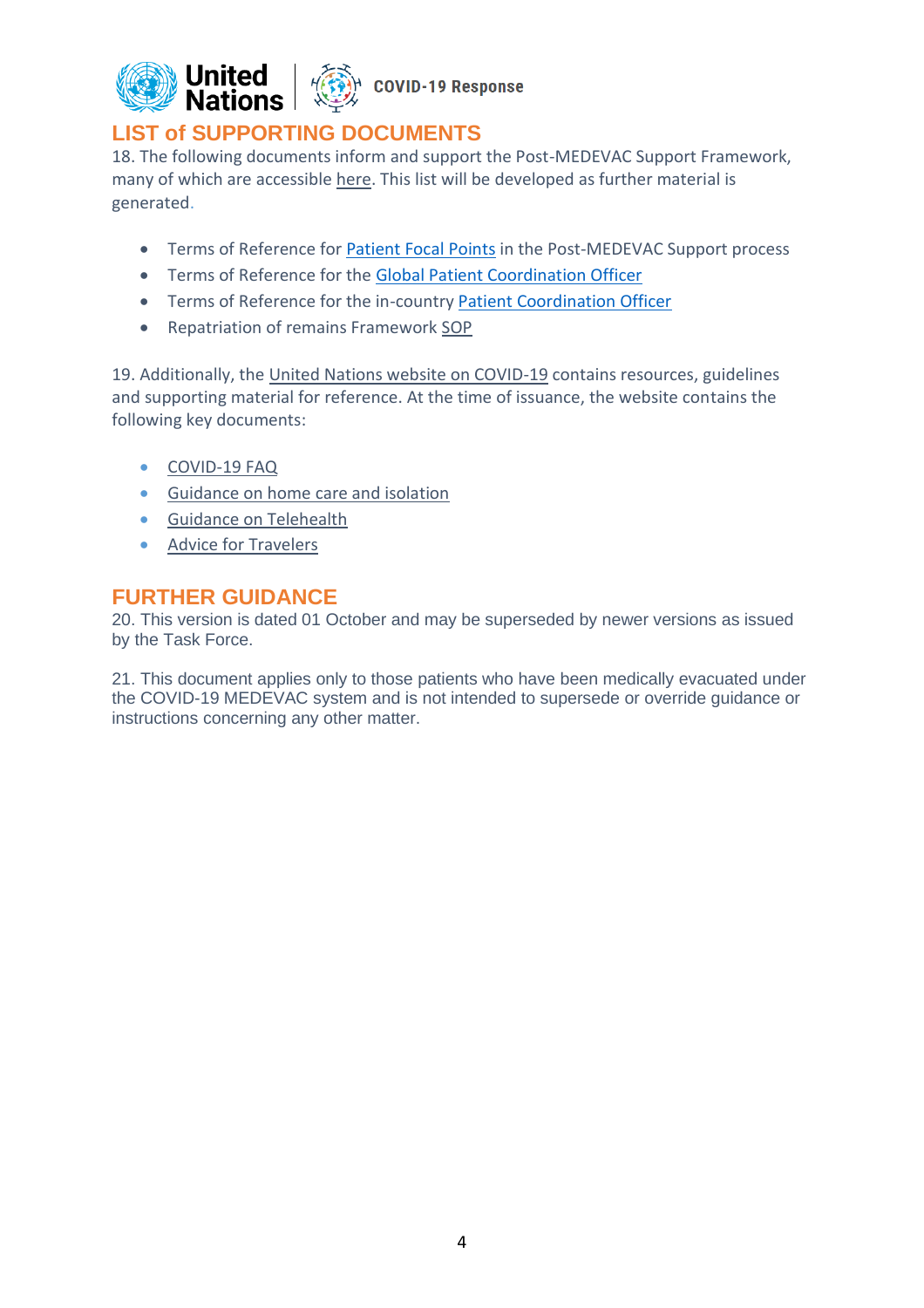

# **ANNEX A: OVERVIEW OF KEY POST-MEDEVAC SUPPORT ACTIVITIES FOR COVID-19 PATIENTS IN TREATING LOCATIONS**

- 1. This Annex outlines the key considerations in the planning for and provision of nonmedical support to COVID-19 patients who have been medically evacuated. While the allocation of responsibilities may vary from location to location contingent on presence and capability, the steps outlined should be addressed to best facilitate the receipt of and provision of support for patients and any non-medical escort in the treating location.
- 2. Note that this Annex refers to a generic designated 'Patient Focal Point', in acknowledgement of the above, and in deference to the need to determine responsibility as appropriate at the local level. The Terms of Reference for the proposed roles of Patient [Focal Point,](https://www.un.org/sites/un2.un.org/files/terms_of_reference_for_patient_focal_points_in_the_post-medevac_support_process.pdf) the [Global Patient Coordinator](https://www.un.org/sites/un2.un.org/files/terms_of_reference_for_the_global_patient_coordination_officer_in_the_post-medevac_support_process.pdf) and the in-Country Patient [Coordination Officer](https://www.un.org/sites/un2.un.org/files/terms_of_reference_for_the_in-country_patient_coordination_officer_in_the_post-medevac_support_process.pdf) are outlined separately.

# **Preparatory Phase**

- 3. The following activities should be initiated by the designated in-country Patient Focal Point or an agreed alternate:
	- a) If the patient or any principle escort is known not to speak the language of the treating location, actively explore options for the provision of linguistic support, including as needed within the organization or affiliated entities, or through the representing consulate or embassy.
	- b) Consult the Patient Coordination Officer and understand the quarantine requirements for any non-medical escorts who will accompany a COVID-19 patient, and ensure that sufficient provision/support is in place to enable them to meet these.
	- c) Identify suitable accommodations for non-medical escorts, identify transportation to take them to this accommodation, and ensure they are provided with basic information, including any specific cultural or security briefing relevant to the location.
	- d) Should the patient be a minor or be escorted by any minors, this should be taken into account during the planning phase, and the necessary measures to properly account for this be implemented
	- e) Consult the allocated<sup>2</sup> Patient Coordination Officer and identify what psychosocial support capacities exist at a local level and establish a list of these  $3$ . Where these exist, organizational protocols and additional capacity at headquarters level should also be noted.
	- f) Consult the Patient Coordination Officer and identify any recognised faith-based organisations who are in the location and can be called upon to provide guidance and any requisite services.

<sup>&</sup>lt;sup>2</sup> The Patient Coordination Officer is to be confirmed by the UN Medevac Cell, in conjunction with the team supporting COVID-19 MEDEVACs in the respective receiving location, including the Resident Coordinator. <sup>3</sup> This list should also be informed by any available capacity of the Critical Incident Stress Management Unit (CISMU), and the Staff Counsellors network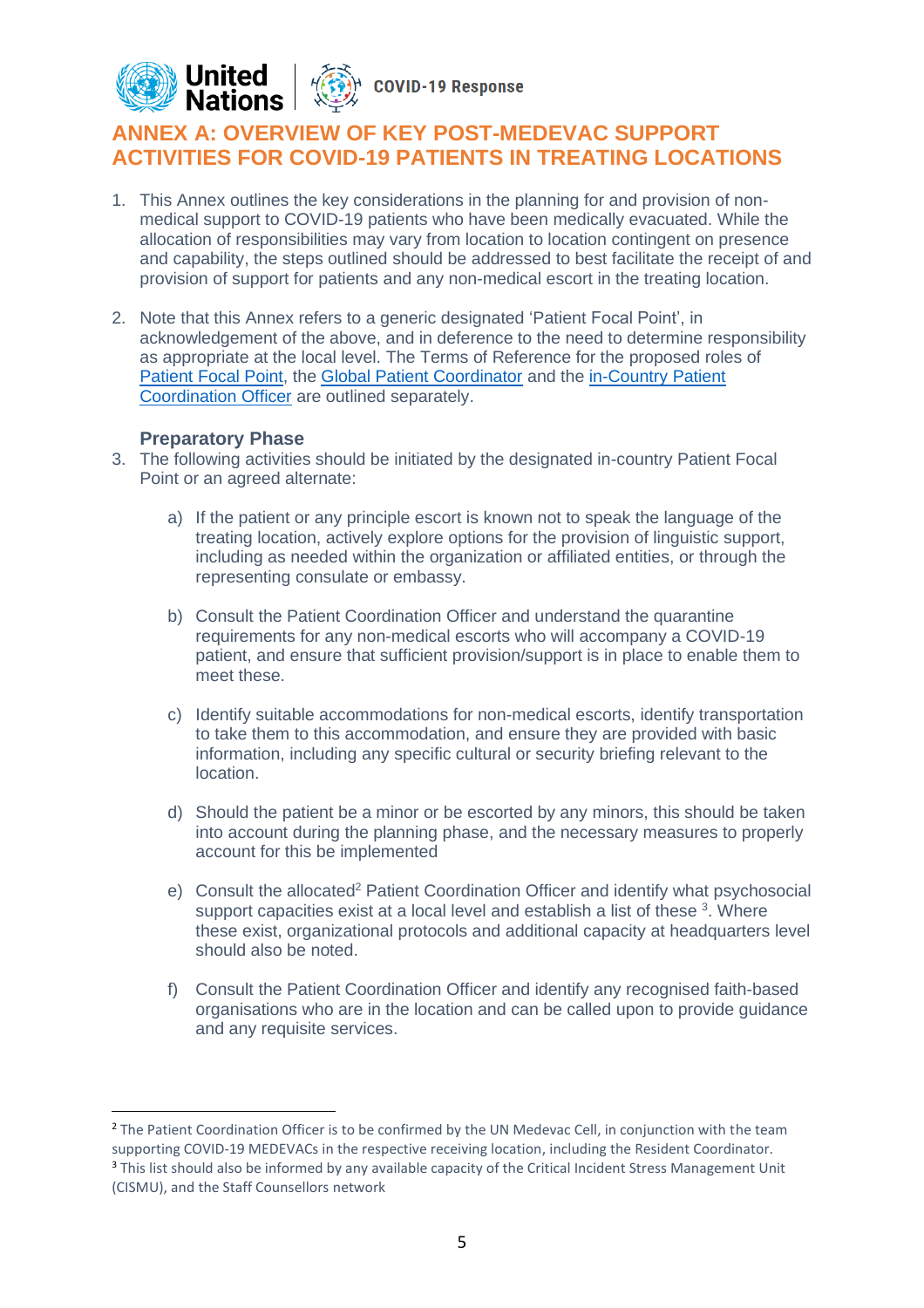

# **During Hospitalisation**

- 4. During the period when a COVID-19 patient is hospitalised:
	- a) The medical welfare of the patient will be overseen by the appropriate Treating Medical Provider (TMP) at the receiving Treating Medical Facility (TMF), in line with any agreed terms of reference.
	- b) The Patient Coordination Officer will maintain an overview of the status of the patient and will update the Patient Focal Point, and any non-medical escorts as appropriate.
	- c) The Patient Coordination Officer will convey any administrative or other nonmedical information or requests made by the Treating Medical Facility to the Patient Focal Point. Financial information or requests should be conveyed directly by the TMF to Cigna unless advised otherwise.
	- d) The Patient Coordination Officer or if appropriate, Patient Focal Point to establish contact with the patient, and to ensure any basic non-medical needs (to include the provision of a means of communication) are met, as far as is possible.
	- e) The Patient Coordination Officer will provide regular updates on the status of the patient to the Medical Coordination Unit in Geneva.
	- f) The Patient Focal Point should ensure that the patient and any non-medical escort has access to psycho-social support as required.
	- g) The Patient Focal Point should ensure that regular updates are shared with appropriate personnel within the referring entity, and with the Resident Coordinator or other Designated Official as required.
	- h) The Patient Focal Point should ensure that all administrative and any financial queries from treating medical facility are actioned and resolved.
	- i) In conjunction with the Patient Coordination Officer, the Patient Focal Point to understand the patient discharge timeline, understand any requirements for the convalescence period and ensure that the requisite preparations are underway, including transportation, initial accommodation and provision to meet the basic immediate needs of the patient.
	- j) The Patient Focal Point should review the checklist of activities and ensure this is developed and followed in line with the local context.

# **Release and Recuperation**

- 5. At the point at which the patient is to be discharged from the TMF, the Patient Focal Point to review the checklist of activities and ensure they are followed, including but not limited to:
	- a) The immediate needs of the patient are met, including clothing and toiletries, transportation to initial accommodation, access to communications and basic financial means;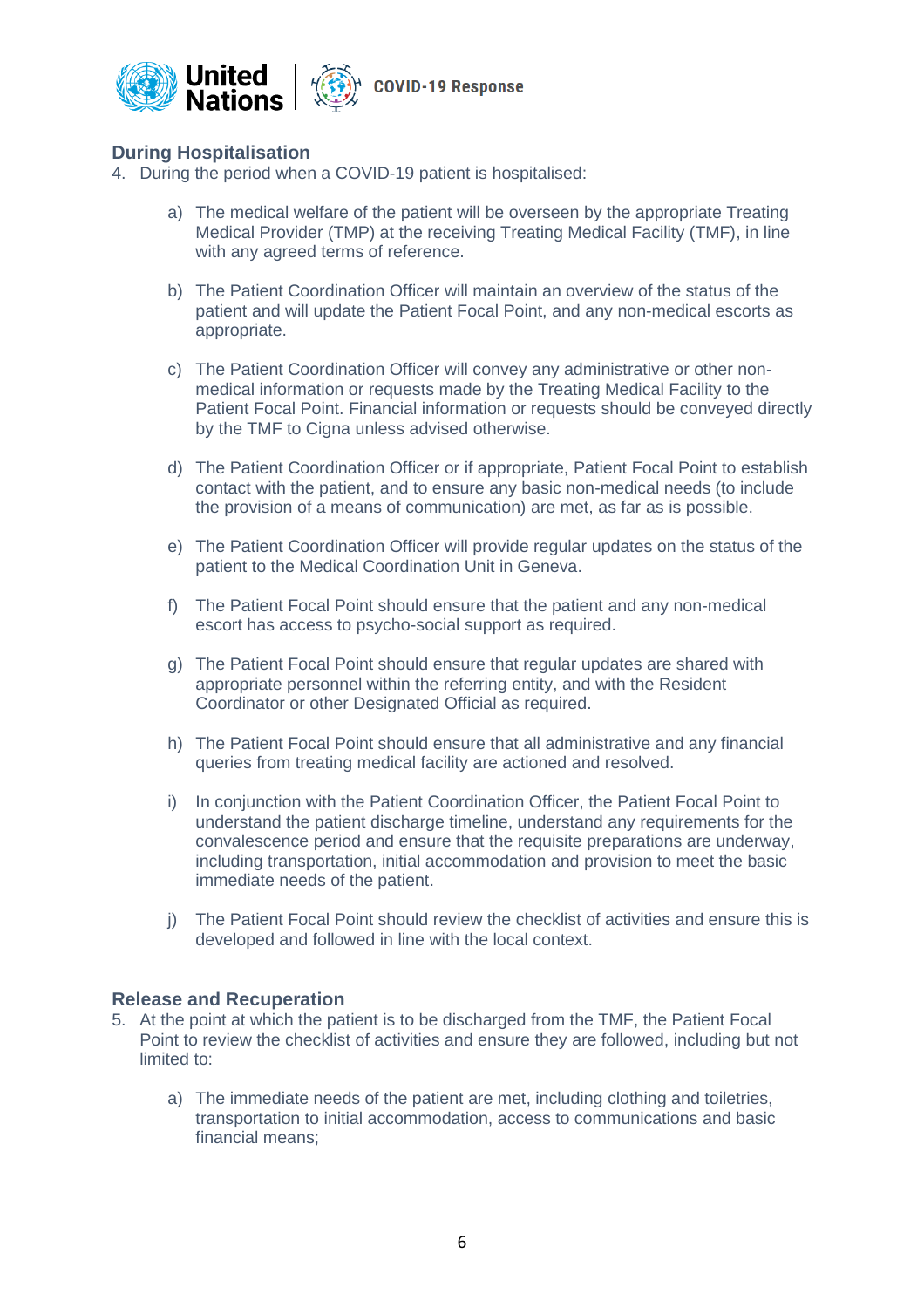



**COVID-19 Response** 

- b) The patient receives any required security briefing or orientation that is specific to the location they are in, and;
- c) The patient and any non-medical escort continue to receive psycho-social support as required, and that they are directed to any appropriate religious or cultural support available.
- 6. The Patient Focal Point should liaise with both the patient and the Patient Coordination Officer to understand the possible patient repatriation timeline.
- 7. The Patient Focal Point should ensure that regular updates are shared with appropriate personnel within the referring entity, and with the Resident Coordinator or other Designated Official as required
- 8. The Patient Focal Point should ensure that the patient and any non-medical escort continue to hold valid visas and travel documentation. Identify any possible issues associated with the expiration of these before the anticipated date of repatriation and address this proactively.
- 9. The Patient Coordination Officer will continue to convey any administrative or financial queries from the treating medical facility to the Patient Focal Point.

# **Repatriation**

- 10. The referring entity, through the Patient Focal Point retains responsibility for overseeing all administrative, logistical and financial aspects of the planning and implementation of the repatriation of the patient and any non-medical escort. This includes the confirmation of the repatriation location, in consultation with the patient and in accordance with the rules and regulations of the referring entity, and any required liaison with the duty station.
- 11. The Patient Focal Point should confirm to the Resident Coordinator / Designated Official and the Patient Coordination Officer the repatriation schedule, and should provide confirmation to these parties when a repatriation has been completed.
- 12. In the unfortunate event that a patient dies, the referring entity, through the Patient Focal Point is also responsible for overseeing all administrative, logistical and financial aspects of planning and implementation of the repatriation of remains, and the repatriation of any non-medical escort. Considerations associated with the repatriation of remains are captured in a dedicated Guidance Framework [SOP.](https://www.un.org/sites/un2.un.org/files/sop_framework_covid-19_repatriation_of_remains.pdf)

# **Regulatory framework**

13. The above responsibilities are to be completed in accordance with the relevant regulations, rules, policies and procedures of the entity with which the patient is associated, including those pertaining to confidentiality.